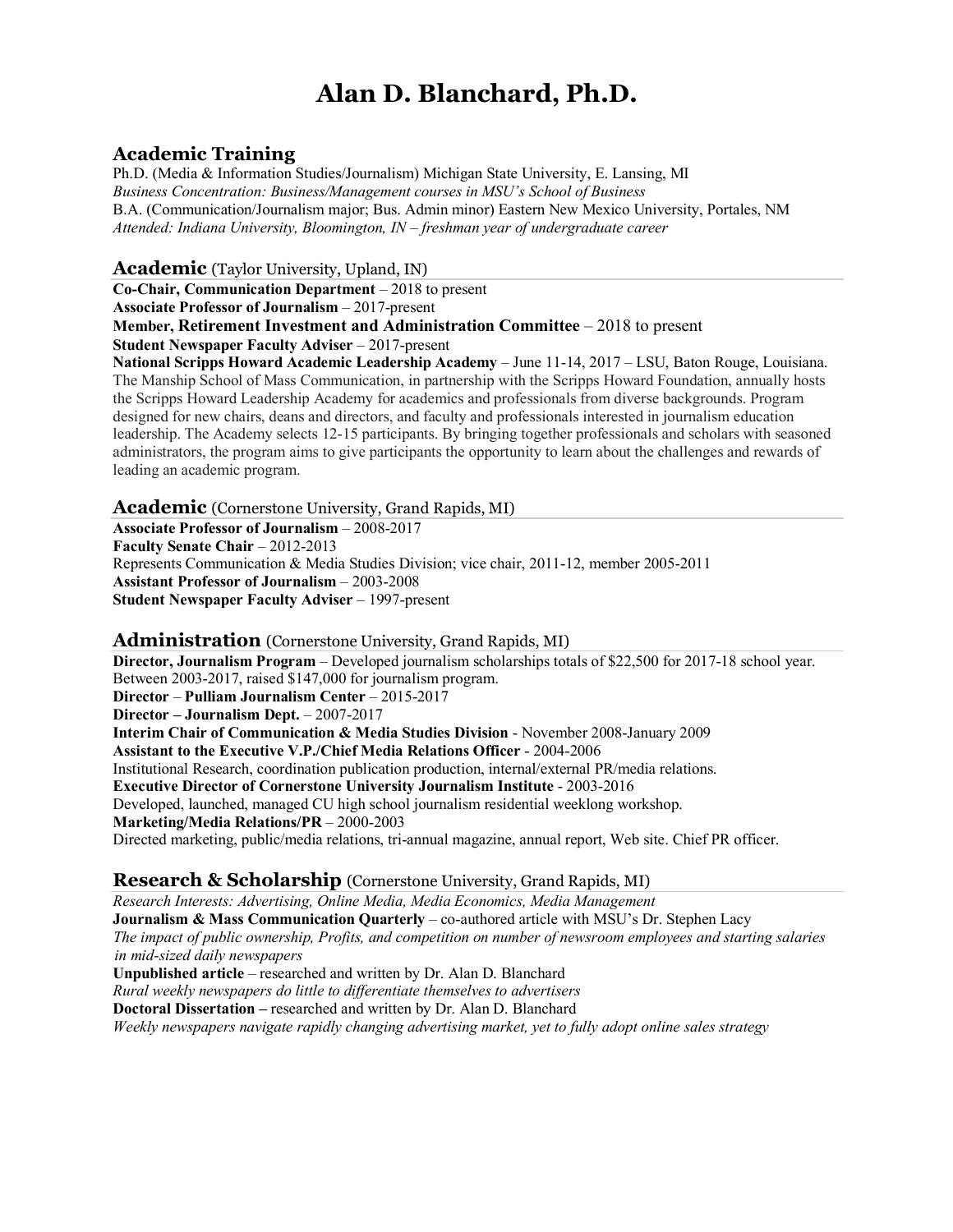# **Awards – Professional**

*Michigan Collegiate Press Association, Lansing, Mich*. 2016 – Cornerstone's campus newspaper named 1 of 3 finalists for statewide Newspaper of Year Award in its division. Winner to be announced in January 2017. 2012 – General Excellence Newspaper of Year for campus newspaper, The Herald (Division 2) 2008 – General Excellence Newspaper of Year for campus newspaper, The Herald (Division 2) *Michigan Press Association, Lansing, Mich*.  $2010 - 1$ <sup>st</sup> Place Editorial Writing (weekly newspapers – The Clare Sentinel) 2008 – 1st Place Editorial Writing *(weekly newspapers – The Clare Sentinel)* 2007 – 1st Place Editorial Writing *(weekly newspapers – The Clare Sentinel)* 2006 – 1st Place Editorial Page *(weekly newspaper – The Clare Sentinel)* 1998 – Newspaper of Year *(daily under 15,001 circulation/Greenville Daily News)* 1997 – Newspaper of Year *(daily under 15,001 circ/Gvl Daily News tied w/Morning Sun)* 1996 – Newspaper of Year *(daily under 15,001 circulation/Greenville Daily News)* 1997 – 1st Place Lifestyle section *(staff-produced section on abuse)* 1996 – 1st Place Editorial page *(daily under 15,001 circulation/Greenville Daily News)* 1996 – 1st Place Editorial writing *(daily under 15,001 circulation/Greenville Daily News)* 1995 – 1st Place Editorial writing *(daily under 15,001 circulation/Greenville Daily News) Michigan AP Editorial Association, Detroit, Mich.* 1996 – Sweepstakes Award *(staff-produced section on spouse/child/elder abuse)* 1996 – Public Service Award – 1st Place *(staff-produced section on abuse)* 1994 – Investigative reporting – 2nd Place *(stories I wrote @ MI Dept. Social Services) Hoosier State Press Association, Indianapolis, Ind.* 1991 – 1st Place News photography *(taken at Kuwait City after Persian Gulf War)*

*New Mexico Publishers' Association, Albuquerque, New Mexico*

1989 – 1st Place Investigative reporting (story about county manager committing fraud)

#### **Program Development** (Cornerstone University)

#### **Journalism Major Expansion -** Fall 2015

Expanded journalism major into 6 concentrations: News Reporting, Business Reporting, Health-Science Reporting, Sports Reporting, Broadcast Reporting-Producing and Editing-Publishing.

**Journalism Major Expansion -** Fall 2008

Expanded major by creating 3 emphases: journalism, photojournalism or PR.

**Journalism Major** – 2006-2017

Led initiative to create journalism major.

**Journalism Minor** – 2001-2017

Led initiative to create journalism minor.

**Media Careers Panel** – Fall 2009-2017

**Cornerstone Journalism Institute** – 2003-2017

Founded and coordinate high school camp that introduces  $9<sup>th-12<sup>th</sup></sup>$ -graders to journalistic writing from news reporters, editors, photojournalists, faculty members who instruct. Keynote speaker: Russ Pulliam.

# **Board, Committee, Professional Involvements**

- AEJMC member of this academic organization for journalism university educators
- Association of Fundraising Professionals member 2016 to present
- Cornerstone University Student Admissions Committee 2016 to present
- Cornerstone University (PPC) Planning  $&$  Prioritization Committee 2014 to present
- Board member for Michigan Council of Professional Investigators 2013 to present
- Elected Treasurer of Michigan Press Association Board, Lansing, MI 2012-13
- Elected Vice President of Michigan Press Association Board, Lansing, MI 2011-12
- Elected as board member of Michigan Press Association, Lansing, MI 2008-2011
- Michigan Collegiate Press Association, Lansing, MI board member 2002-2006
- Public Relations Society of America, W. Michigan Chapter past board member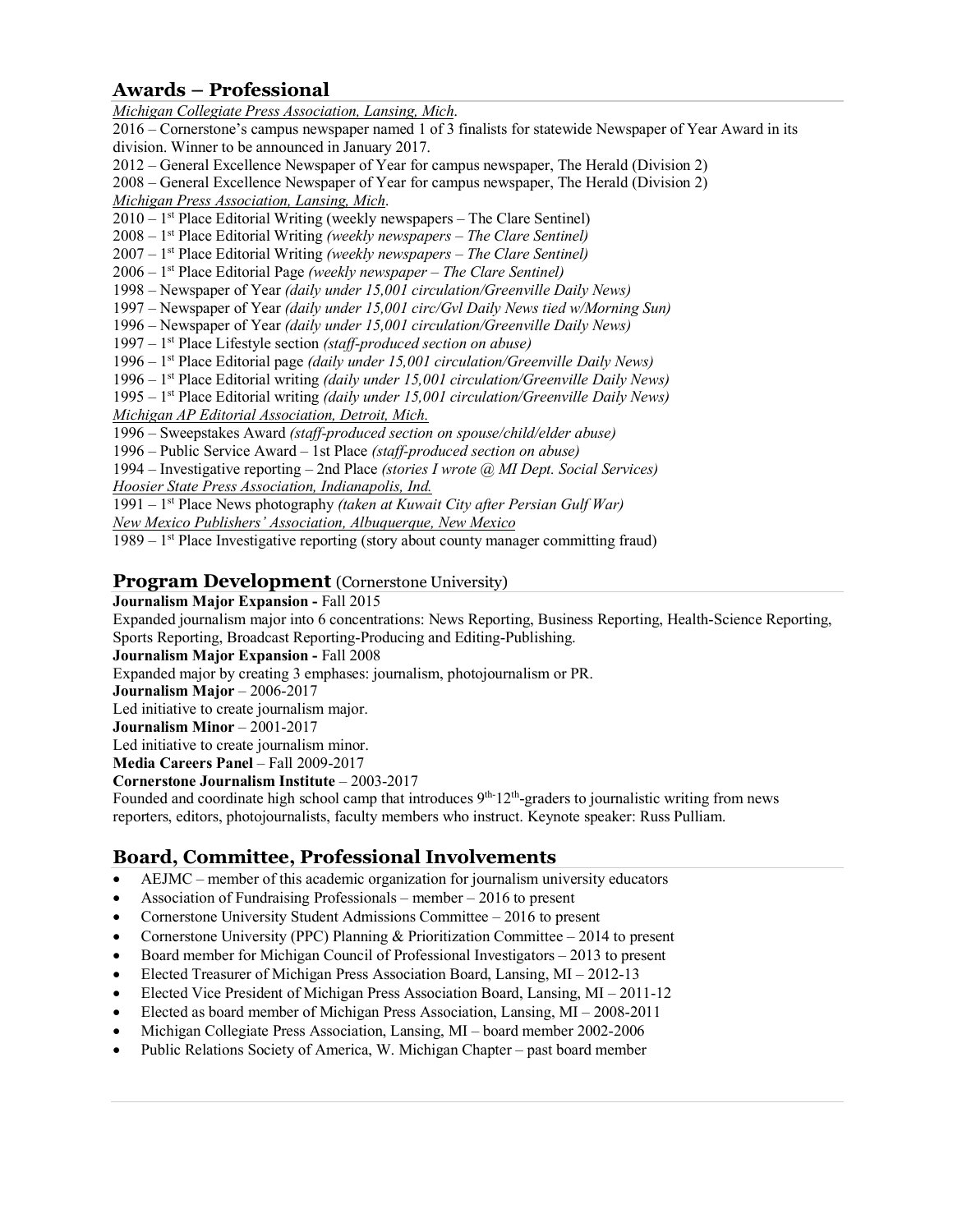#### **Professional, Non-Academic**

**Editorial Writer –** Wrote opinion pieces reflecting the newspaper's position on various issues in West Michigan. The Grand Rapids Press, Grand Rapids, MI, 2013**. Consultant**, The Blanchard Group, LLC, Greenville, MI, 2002-present Serve as a representative of the Pulliam Journalism Fellowship, interviewing candidates for one of 25 prestigious, 10-week, \$6,500 summer fellowships at either Arizona Republic or Indy Star. **Editor & Publisher**, Sentinel-Standard, Ionia, MI, 1998-2000 CEO with bottom line responsibility, served also as ad manager for daily newspaper with staff of 25; generated \$1.2 million in annual revenues, up by \$100,000 from prior year. **Editor**, The Daily News, Greenville, MI, 1993-1998 *Daily News* named MPA Newspaper of the Year for 3 consecutive years, 1996-97-98. **Copy Editor**, Fort Wayne Journal-Gazette, Fort Wayne, IN, 1993 **Managing Editor,** Peru Tribune, Peru, IN, 1990-1992 **Managing Editor/Publisher Trainee,** Ironton Tribune, Ironton, OH, 1989 **Managing Editor,** Clovis News-Journal, Clovis, NM, 1985-1989 Staff earned 1st place investigative reporting, beating out state's largest daily, *Albuquerque Journal*. **News Editor,** The Reporter, Vacaville, CA, 1983-1985 **Editor,** Irvine Mirror & Mission Viejo Mirror, Costa Mesa, CA, 1982 Edited and managed two 27,000 circulation news weeklies in Southern California. **Assistant Managing Editor,** Clovis News-Journal, Clovis, NM, 1979-82 Paper's first f-t photojournalist/police reporter. Promoted to asst. managing editor in 1981. **News Correspondent,** Roswell Daily Record, Roswell, NM, 1979 Worked as a free-lance writer/photographer for this daily newspaper while in college.

#### **Professional Development**

- Advertising Conferences Michigan Press Association (2005 to present)
- Crisis Management Certification Institute for Crisis Management, Jeffersonville, IN (2001)
- Advertising Sales Seminar Liberty Group Publishing, NY (2000)
- Ken Blanchard's Situational Leadership Davenport College, Grand Rapids (1997)
- Senior News Executives Program American Press Institute, Reston, VA (1996)
- Executive Development Program American Press Institute, Reston, VA (1988)
- Leadership Training for Managers Dale Carnegie, Grandville, MI (1995)
- Training Tomorrow's Newspaper Talent Inland Newspaper Assn., Chicago (1992)
- Circulation & Advertising Managers Nixon Newspapers, Peru, IN (1991)
- Editorial Writers' Conference Freedom Newspapers, Alexandria, VA (1988) St. Louis, ('81)

# **Magazine Freelance Credits**

Published articles in Mackinac Center for Public Policy educational magazine, Midland, Mich., Lions Club magazine, Cotton Grower magazine, Farm Chemicals magazine, New Mexico Stockman magazine and New Mexico Business Journal, Albuquerque, N.M.

# **Experience – U.S. Military**

**U.S. Army Reserve** – served in Saudi Arabia, during Persian Gulf War **U.S. Air Force** – San Antonio, Texas, Monterey, California, Minot, North Dakota

# **Favorite News Story Published**

Authored an article for Clovis (N.M.) News-Journal about possibility Billy the Kid did not die in a shootout with Sheriff Pat Garrett, but lived to an old age in city of Hico, Texas. Story based on copy of grand jury witness list that included the name of a man called "Brushy Billy," who claimed in the 1950s to be none other than Billy the Kid. Article was nationally distributed by The Associated Press.